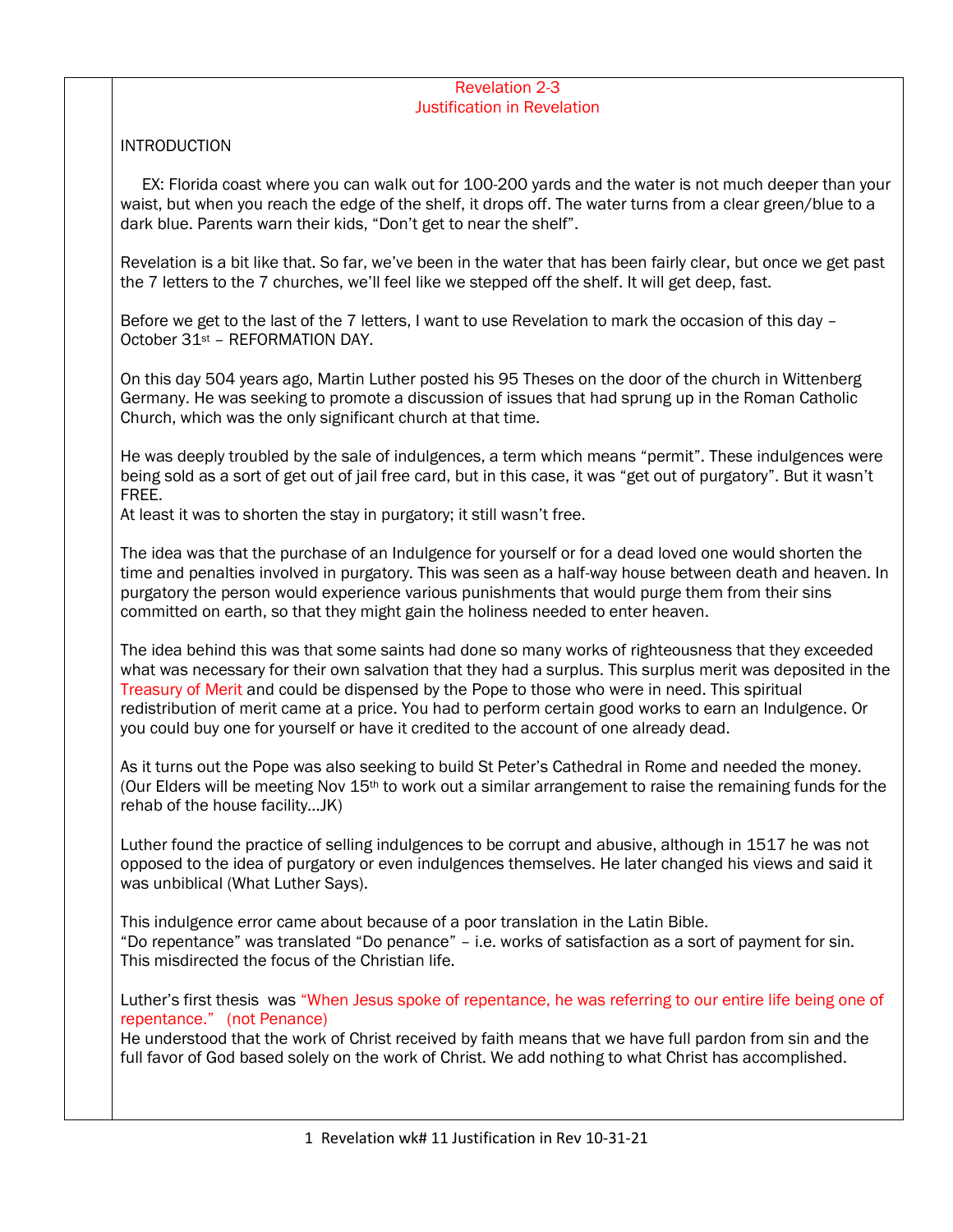2 Revelation wk# 11 Justification in Rev 10-31-21 Nov 1 in Catholic tradition is "All Saints Day" when dead saints are honored. Thus Oct 31<sup>st</sup> is 'all hallows eve', which became "Halloween'. As an Augustinian monk, Luther had much regard for Augustine and his writings. Luther was struck by Augustine's focus on salvation as being totally a work of God and His grace, not something that we earn. For Luther, the question wasn't WWJD? The question was WHJD? What Has Jesus Done? As I've mentioned before, my spin off of that, in terms of the Christian life is, "DWJND" - Do What Jesus Never Did – REPENT The Christian life is one of repentant faith. We grow by and through repentance because true gospel repentance takes us to the cross where we meet Jesus. And we are changed by being with Him. The hope of the Gospel is the foundation and motivation for repentance. The word 'repent' is used 14 times in Revelation. In five of the seven letters the churches are told to 'repent'. There is a REPENTANCE theme in the letters to the churches and repentance was #1 of 95 Theses 504 years ago. In developing a fuller theology presented in the 95 Theses, Luther came away with a clear and biblically based doctrine of how a believer might be just before God. It is called the doctrine of Justification, and it is the foundational teaching of the Bible. It should not surprise us that it is also the foundation of the book of Revelation. JUSTIFICATION IN Revelation Graeme Goldsworthy: Gospel in Revelation 1. THESIS The doctrine of justification is basic to the message of Revelation and is woven throughout the book. P.56 The gospel is the GOOD NEWS of the historic events of the life, death, and resurrection of Jesus Christ for us. Justification is the formal or doctrinal term used to refer to what happens to the sinner who puts his or her trust for salvation in Christ alone by faith alone. For a sinner to be declared righteous in himself, he must receive an alien righteousness by faith. This righteousness, not of our own, comes from Christ. It is credited to us when we trust in Christ. The great transaction of justification on the grounds of Christ's merits is God's way of saving us. The justified sinner is the one whom God declares to be "not guilty". He does this on the basis of Christ's righteousness which he imputes, or credits, to the sinner who believes the gospel. He or she thus possesses by faith everything that belongs to Christ as God's true man. In Revelation John uses a variety of ways to present this gospel of our justification as the heart and soul of the Christian message. In the context of the sufferings of the Christians to whom he writes, John presents a message which is as relevant today as it was then: the Christian 's comfort in adversity, his corrective in error, his motive for holiness, is the gospel and only the gospel. G. Goldsworthy…p46 The subject of Revelation is not based around apocalyptic images that speak of the end times just before the coming of Christ. This pastoral, prophetic, and apocalyptic letter is built around the Hope that is ours in the Lamb who was slain. Revelation is rooted in the historic reality of the life, work, death, resurrection, ascension, rule, and return of Christ. Revelation deals with a cycle of judgements and patterns that continue through this present age until the final day of the return of Christ and the coming of the New Heaven and Earth. But that great eternal future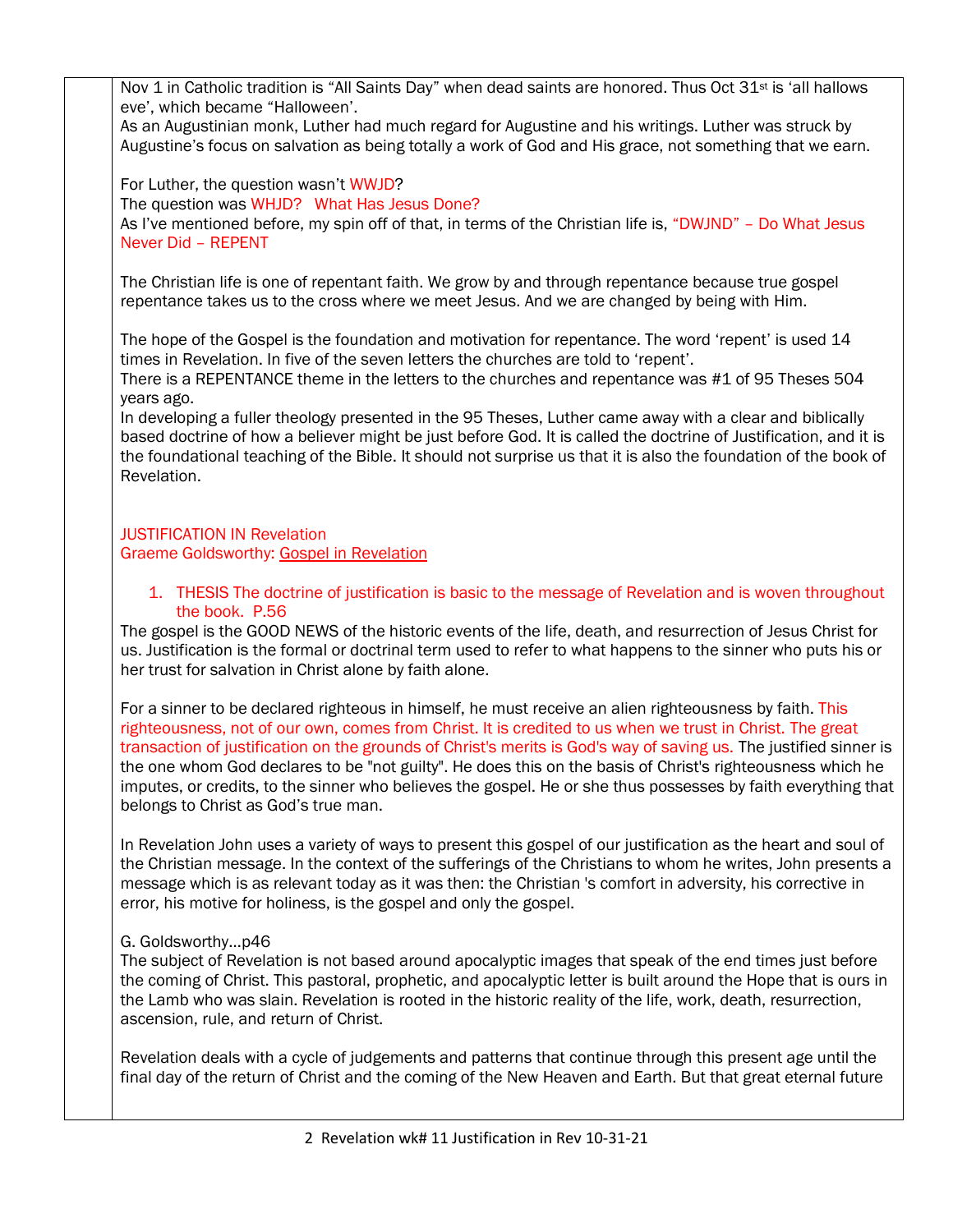for the people of God is built upon the saving gospel of the Lamb who was slain, the Lion of the tribe of Judah – Jesus Christ.

## Our future is shaped by His past.

We can enjoy what Christ deserves because we are united with Him by grace alone through faith alone. Revelation is the unveiling of the HOPE that Christ has reserved for us.

1 Peter 1 written before Revelation expresses a similar theme – Hope and perseverance in the face of trials:

3 Blessed be the God and Father of our Lord Jesus Christ, who according to His great mercy has caused us to be born again to a living hope through the resurrection of Jesus Christ from the dead, 4 to obtain an inheritance which is imperishable and undefiled and will not fade away, reserved in heaven for you, 5 who are protected by the power of God through faith for a salvation ready to be revealed in the last time. 6 In this you greatly rejoice, even though now for a little while, if necessary, you have been distressed by various trials, 7 so that the proof of your faith, being more precious than gold which is perishable, even though tested by fire, may be found to result in praise and glory and honor at the revelation of Jesus Christ; 8 and though you have not seen Him, you love Him, and though you do not see Him now, but believe in Him, you greatly rejoice with joy inexpressible and full of glory, 9 obtaining as the outcome of your faith the salvation of your souls.

What scripture teaches is that those who trust in Christ alone for salvation are given a new status or position before God. Rather than being separated, guilty, cut off, hostile, and objects of wrath, IN Christ we have the status of being 'justified' - a righteous standing before God because of Christ. Our sin is put on Christ and His righteousness is given to us.

The GOOD NEWS is that in Christ God sees US covered by Christ. The GOOD NEWS is that in Christ God sees me (and you) JUST-IF-IED NEVER SINNED and JUST-IF-IED ALWAYS OBEYED.

Jesus got what we deserved so that we can get what He deserved. That is the GOOD NEWS and the Hope OF THE GOSPEL.

Being united to Christ by faith, we are seen as free from sin, free from condemnation, and are accepted as beloved children of God.

That message permeates the letter of Revelation. 1:1ff

In his initial greeting to the recipients of his message John identifies the source of all their salvation as Jesus Christ, who is the faithful witness, the firstborn from the dead, and the ruler of the kings of the earth. Here he refers to the life, death, resurrection, and present Lordship of Christ.

John then goes on to speak of the effects of Christ's death using familiar Old Testament ideas: To him who loves us and has freed us from our sins by his blood and has made us a kingdom and priests to serve his God and Father-to him be glory and power for ever and ever! Amen (Revelation 1 :5b-6). P. 47

In chap 5 we see the creatures in heaven and the twenty-four elders singing a new song to the Lamb… "**Worthy** are You to take the book and to break its seals; for You were slain, and purchased for God with Your blood *men* from every tribe and tongue and people and nation.

10 You have made them *to be* a kingdom and priests to our God; and they will reign upon the earth."

And the angels join in praise to the Lamb…

"**Worthy** is the Lamb that was slain to receive power and riches and wisdom and might and honor and glory and blessing."

13 And every created thing which is in heaven and on the earth and under the earth and on the sea, and all things in them, I heard saying,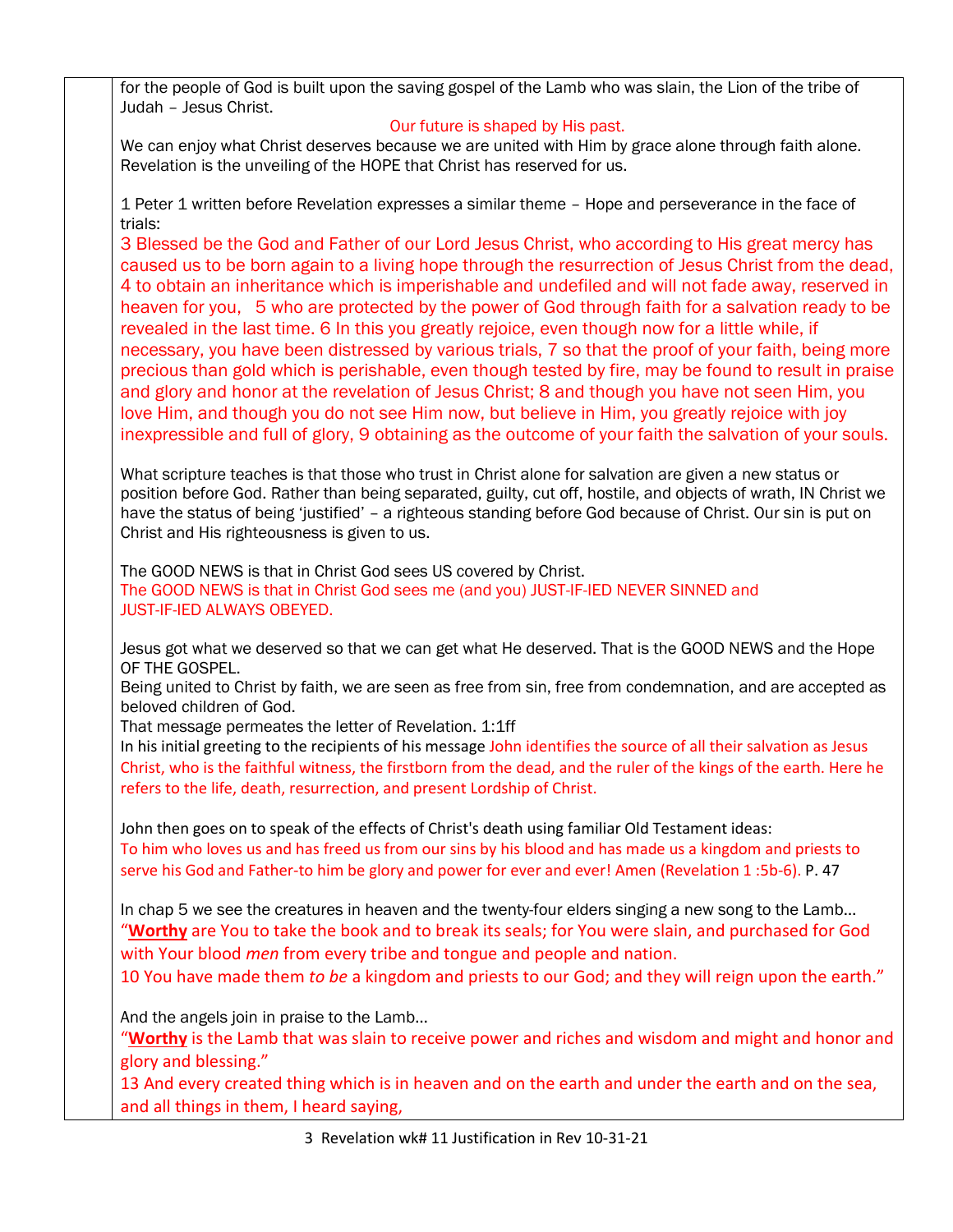"To Him who sits on the throne, and to the Lamb, *be* blessing and honor and glory and dominion forever and ever." 14 And the four living creatures kept saying, "Amen." And the elders fell down and worshiped. This theme of the 'lamb who was slain' is at the core of our justification and the book of Revelation. This leads us to another THESIS from Graeme Goldsworthy THESIS: The Lamb-Lion tension shows that the gospel is the only key to the understanding of the Book of Revelation. 30 The Lion is the image of the glorified and reigning Christ. He alone can unlock the kingdom of God to us and make its reality known. But, like John, we can see the Lion only as he has come to us in the form of the slain Lamb. The 'lion' imagery is referred to six times in Revelation but none are a description of Christ as he is seen in heaven. We expect to see Aslan – big and majestic- but John describes a lamb who was slain. Jesus is referred to as the Lion of the tribe of Judah, but he is seen as a lamb that was slain. 5:5 "Stop weeping; behold, the Lion that is from the tribe of Judah, the Root of David, has overcome so as to open the book and its seven seals." 6 And I saw between the throne (with the four living creatures) and the elders a Lamb standing, as if slain… (MORE ON THIS IN CHAP 5) John points to the gospel-event- the living, dying, and rising of Jesus Christ- as the key to the revelation of the kingdom. It is thus also the key to the Book of Revelation. The slain lamb idea is central to the gospel, but it is counter-intuitive to us. John ascribes glory and dominion to the one who suffered. The world doesn't think that way. We ascribe glory to the winners, not the losers. We have a hard time understanding that Jesus won the Victory through His suffering and death. The Greeks and the Jews FROM the time of Christ until now don't understand this. 1 Cor 1:23 but we preach Christ crucified, a stumbling block to Jews and folly to Gentiles, The Jews could not believe that a Messiah or savior would suffer and die in such a way. They were looking for a hero who would deliver them from Rome like Moses delivered them from Egypt. The Greeks loved philosophy ('lover of wisdom') and a man dying for those who scorned and hated him just didn't make sense. In their way of wisdom, the gospel did not compute. It goes against the way of works righteousness found in all religions. EX: Graduate student from Saudi Arabia at CSU – in explaining the grace of God in Christ it was clear that it didn't make sense – "file not found". Islam, like all historic religions, secular philosophies, and even modern "woke" religions are based on works. Sadly, for most, if not all of those, forgiveness and salvation are beyond reach except for the enlightened elite. Works righteousness may sound inclusive because "any good person can be saved." But in reality, it is very exclusive because "no one is good; no one is righteous." In the world of works righteousness there is no salvation for people like me, or you. This is why we sing of 'amazing grace'. It is amazing to us. No one but God would have conceived such a great salvation. No one but the triune God – Father-Son-Holy Spirit could design, accomplish and apply such a great salvation on behalf of weak, hostile, helpless, and hopeless sinners.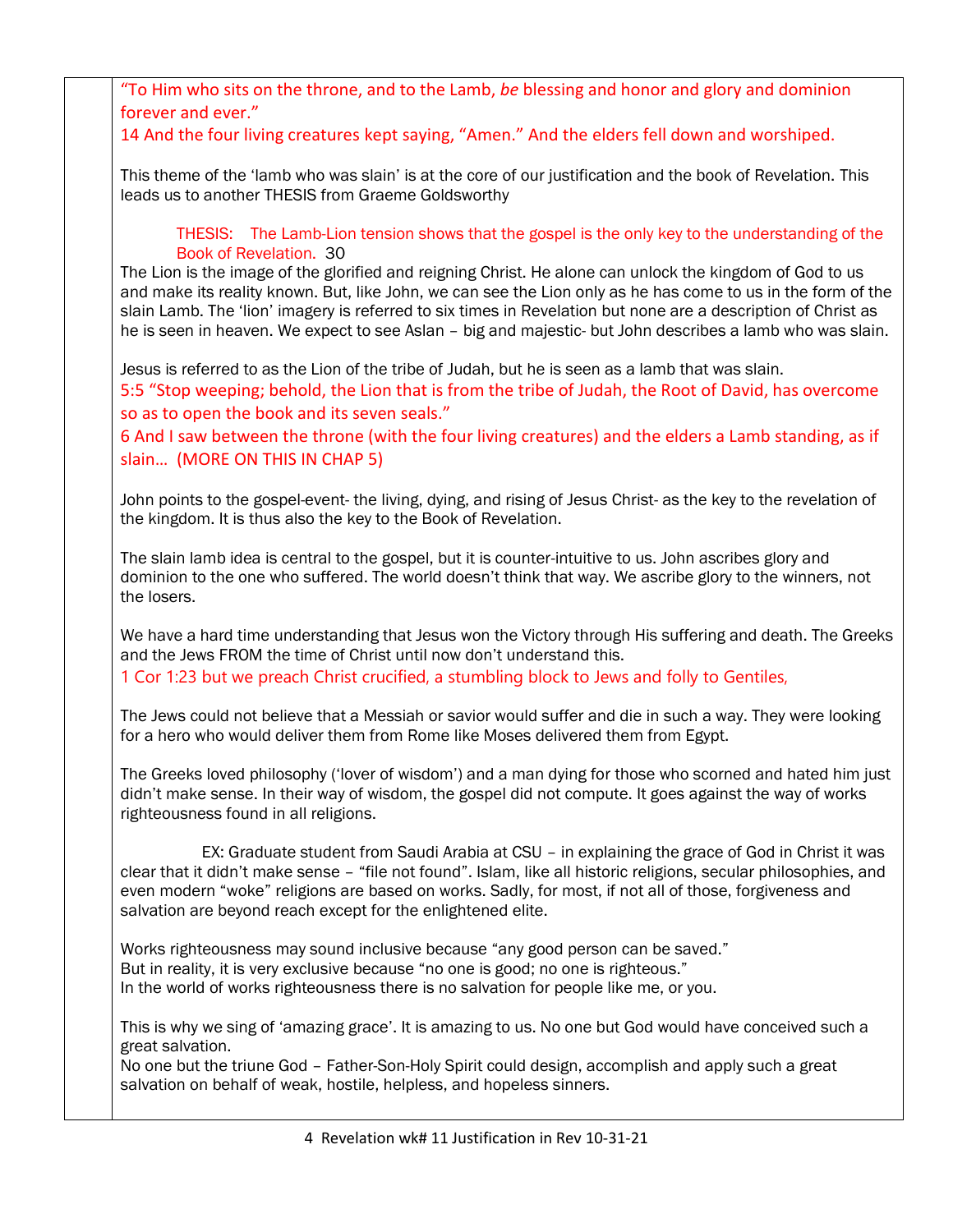This good news, this HOPE UNVEILED

is spiritual food for our hungry hearts

It is water for our thirsty souls

It is comfort in times of trial

It is joy in times of sorrow

It is peace in times of turmoil

It is our strength when we are weak, frail, and burdened for our sin.

It is the anchor of our souls when we face the accusations of the evil one.

It is our refuge in times of weariness

It is our robe of righteousness when we must give account to a Holy God.

It is our lifeline when we close our eyes in death.

DO YOU SEE THE BEAUTY OF THIS GREAT SALVATION?

IF SO, IT SHOULD GRIP OUR HEARTS as we remind ourselves of it every day.